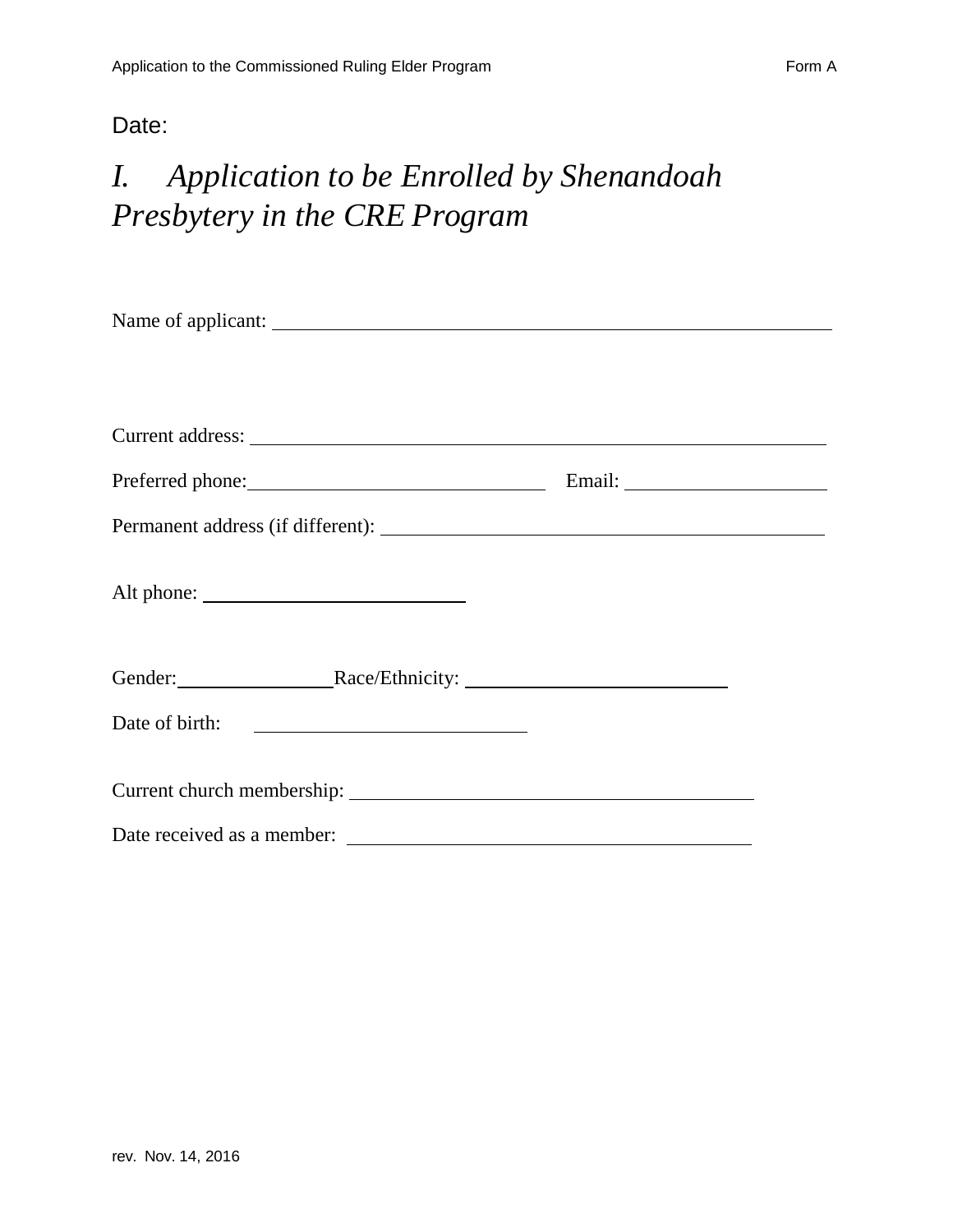# *II. Applicant's Statement*

I hereby apply to be enrolled by Shenandoah Presbytery in the Commissioned Ruling Elder Program.

I certify no civil, criminal, ecclesiastical complaint has ever been sustained or is pending against me.

I am unable to make the above certification. I offer instead on the attachment a description of the complaint and/or outcome of the situation with explanatory comments.

I certify that the above statement and other information in this application are true and correct. I promise to participate diligently and wholeheartedly with the session and the presbytery in exploring my vocation.

Applicant's signature: *(date)*

### *III. Family Situation*

Current marital status: Ages of any children in the home:

If you are limited in your ability to relocate or travel, please describe in the following space:

### *IV. Church Background*

Year of baptism: Year of your confirmation/profession of faith:

Most recent church affiliations (include up to three):

Name of Church Denomination Years Attended

rev. Nov. 14, 2016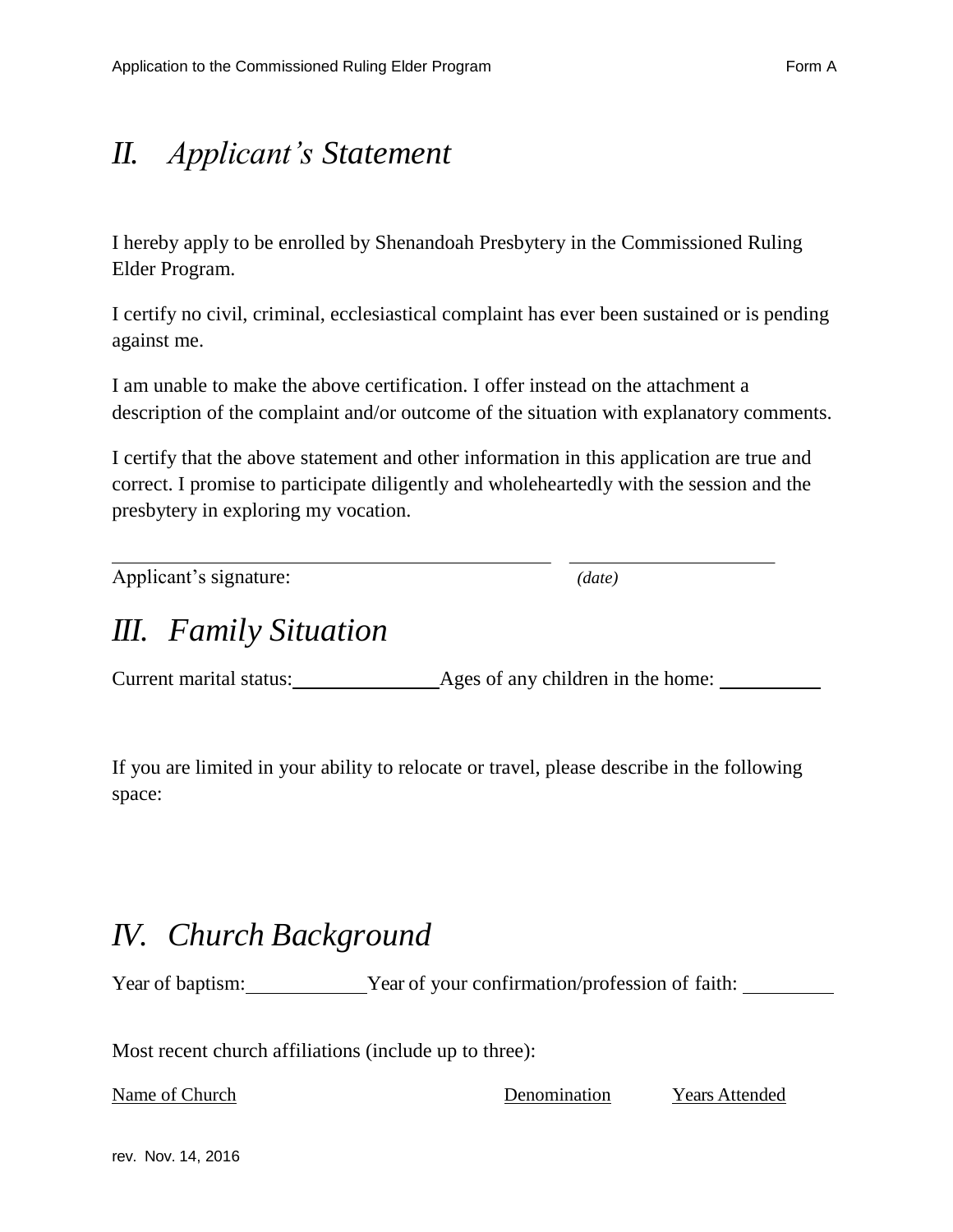Have you been ordained as a ruling elder in the PC(U.S.A.)? Have you been ordained as a deacon in the PC(U.S.A.)? Have you been ordained in another denomination? If so, name of denomination:

Dates of participation:

List up to five areas of involvement in the life and mission of the church, either as a participant or leader, that are most significant in your sense of call as a Commissioned Ruling Elder. Mark current involvements with an asterisk.

Area of involvement Role

### *V. Academic Information*

List any academic institutions you have attended and supply the information requested in each column. If you are currently pursuing an educational program, indicate your academic status.

*Institution Dates attended Program/major GPA Diploma/degre*e

Subjects in which you did your best academic work:

Subjects in which you did less well:

Have you ever had an individualized educational program (IEP)? If so, what accommodations did the IEP include?

In the space provided, list your academic honors, awards, special recognitions, sports, organizations and extracurricular activities that have been most meaningful: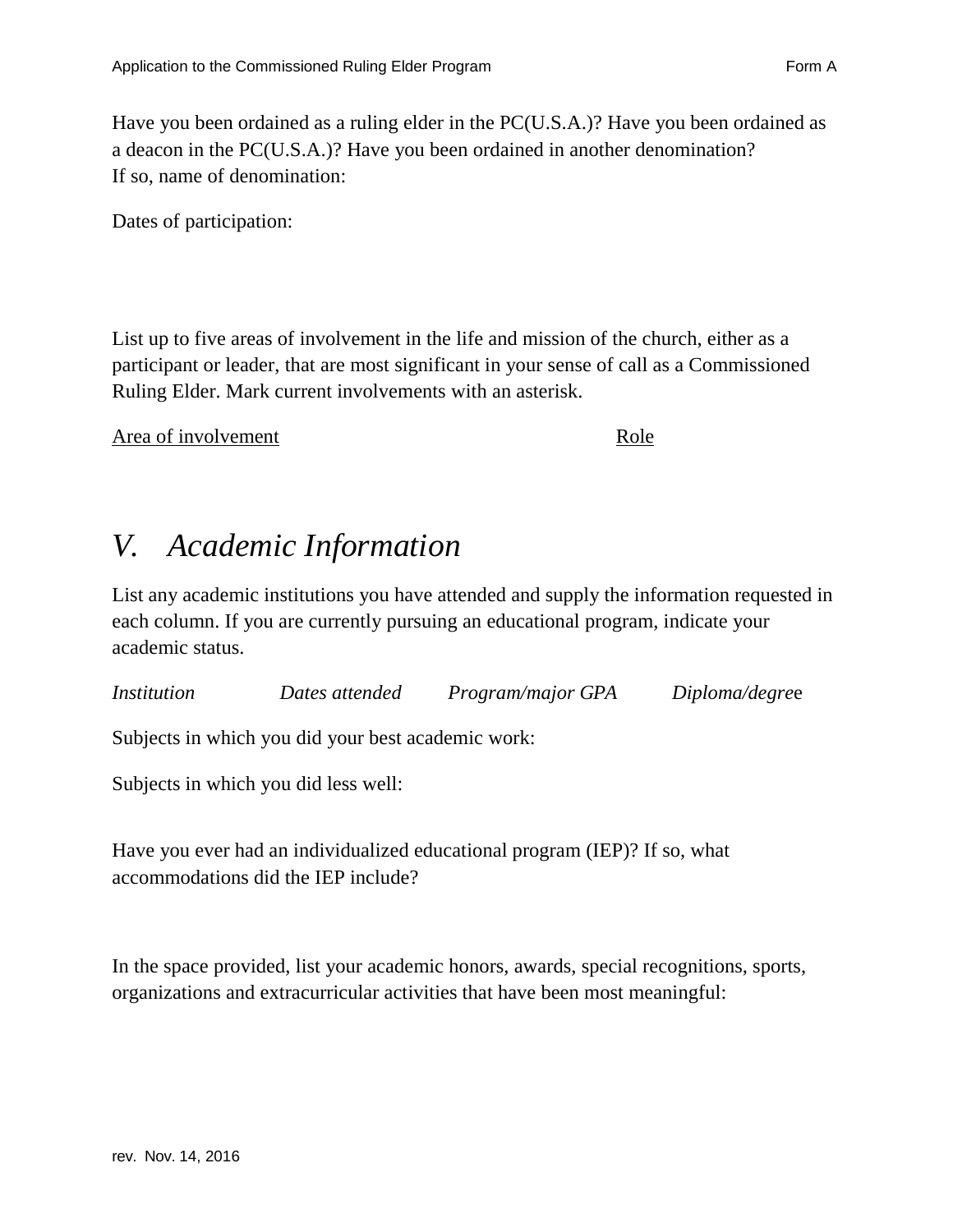#### *VI. Occupational History*

Beginning with your current or most recent position, list all full time or part time jobs in which you have been employed. Include the five most, recent up to the past 20 years. Place a PT beside the title of part time jobs.

| Employer                  | <b>Job title</b> | Dates |
|---------------------------|------------------|-------|
|                           |                  |       |
|                           |                  |       |
|                           |                  |       |
|                           |                  |       |
| What did you enjoy most?  |                  |       |
|                           |                  |       |
| What did you enjoy least? |                  |       |

# *VII. References*

References should include at least two of the following: someone from your church; a former employer; a peer; or a former professor or school administrator.

| (title)  | (first/initial/last name)                                  |         |       |  |
|----------|------------------------------------------------------------|---------|-------|--|
| (street) | (city)                                                     | (state) | (zip) |  |
| Phone:   |                                                            | Email:  |       |  |
|          | How long have you known this person, and in what capacity? |         |       |  |